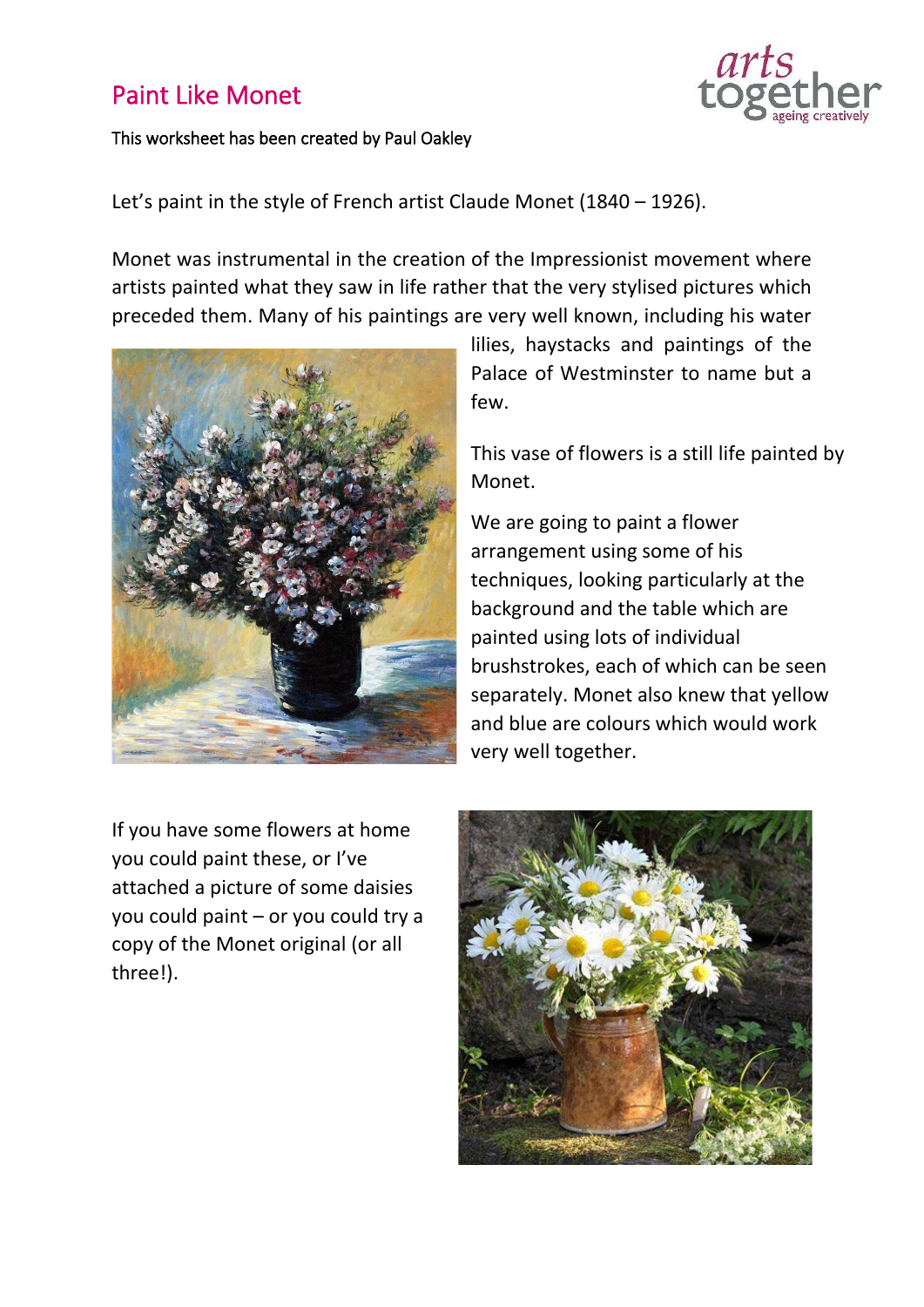## **Flowers in the style of Monet**



Draw the composition with a pencil. Make sure it fills the paper (I've just shown half the painting so you can see the technique). Paint the background in a mix of blues, yellows and oranges. Use large brushstrokes and don't be tempted to blend them. Seeing the brushstrokes in your finished painting will give it that 'impressionist' look.



Paint the table using the same bold brushstrokes and paint the pot a dark blue colour. Use different greens to paint the leaves. Remember to keep your colours clear of each other.